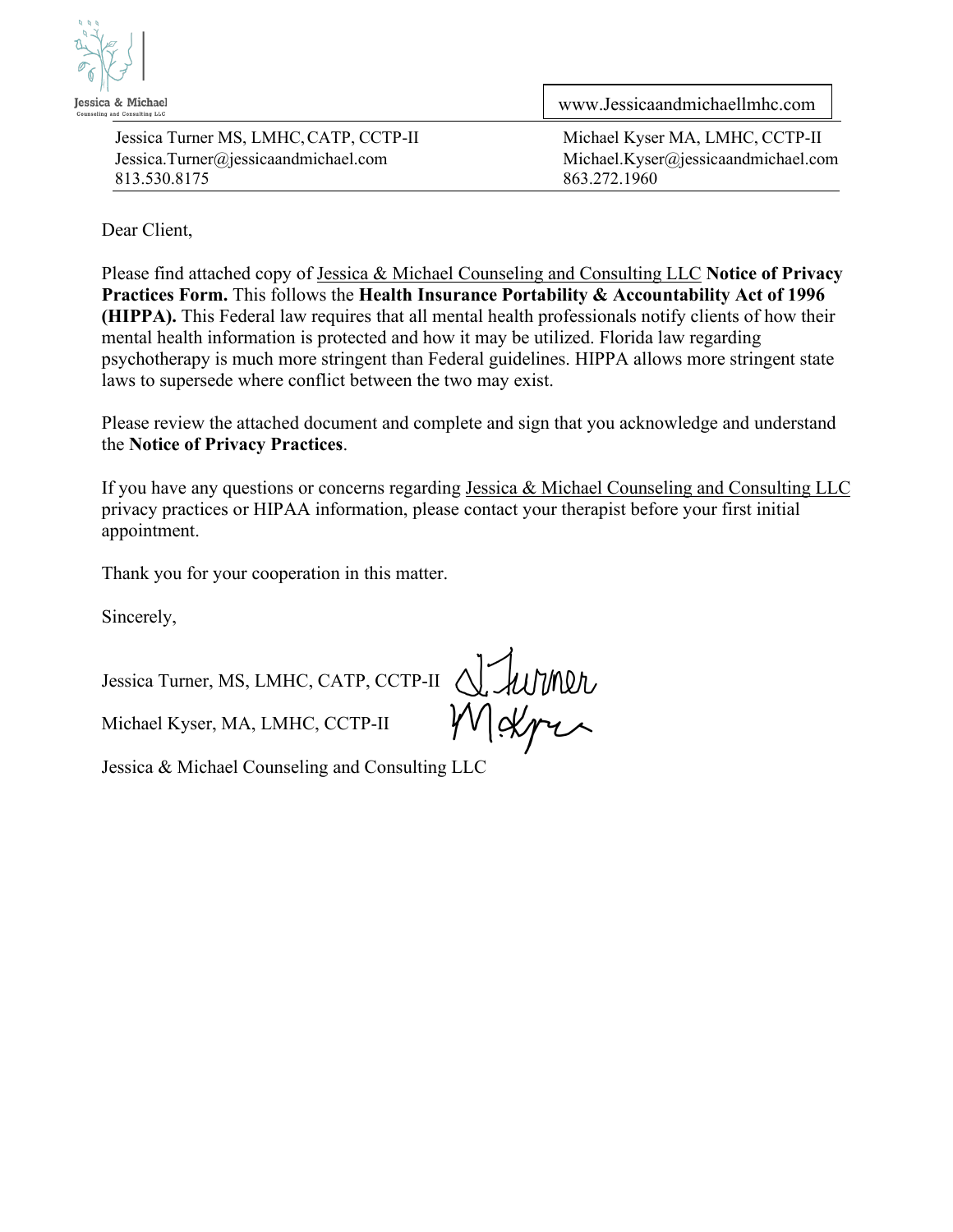

## **Notice of Privacy Practices for Jessica & Michael Counseling & Consulting LLC As of August 2020**

## **\*NOTICE DESCRIBES HOW MENTAL HEALTH INFORMATION ABOUT YOU IS PROTECTED, HOW IT MAY BY UTILIZED, AND HOW YOU CAN GET ACCESS TO THIS INFORMATION. PLEASE MAKE SURE YOU REVIEW ALL INFORMATION BEFORE SIGNING. \***

The Health Insurance Portability & Accountability Act of 1996 (HIPAA) requires all mental health records and other individually identifiable health information "Protected Health Information (PHI)" used or disclosed to us in any form, whether electronically, on paper, or orally, be kept confidential. This federal law gives you, the client, important rights to understand and control how your health information is used. HIPAA provides penalties for covered entities that misuse personal mental health information. As required by HIPAA, we have prepared this reasoning of how we are ordered to maintain the privacy of your PHI and how we may use and disclose all related mental health information.

Without getting specific written authorization of what you may not want disclosed, we are permitted to use and disclose your mental health records for the purposes of treatment, payment, and health care operations.

- Treatment means providing, coordinating, or managing mental health care and related services by one or more mental health services. Examples of the therapy you would receive at Jessica & Michael Counseling and Consulting LLC would include individual psychotherapy, couple & family therapy, child therapy with play, accelerated resolution therapy, and eating disorder therapy.
- Payment means such activities as obtaining reimbursement for services, confirming coverage, billing or collection activities, and utilization review. An example of this would be billing your insurance company for your services, or third-party person responsible.
- Health Care Operations include the business facet of running Jessica & Michael Counseling and Consulting LLC, such as determining the validity & reliability of assessment tools, auditing fees related to applicable services provided, and client satisfaction of practice and therapist.

Furthermore, your confidential information could be used to remind you of an appointment (by phone, which could include voicemail or text, or by email) or provide you with information about treatment options or other health-related services. Jessica & Michael Counseling and Consulting LLC could use and disclose your Personal Health Information when we are required to do so by federal, state, or local law. We, at Jessica & Michael Counseling and Consulting LLC take your privacy serious and are committed to keeping your information confidential. There are a few exceptions to this where the therapist serves as a mandated reporter. In the event there are concerns for intent to harm yourself, harm someone else, or in the case of abuse and/or neglect of a child or elderly; your therapist is mandated to report that to the proper authorities. Other times where your Personal Health Information could be